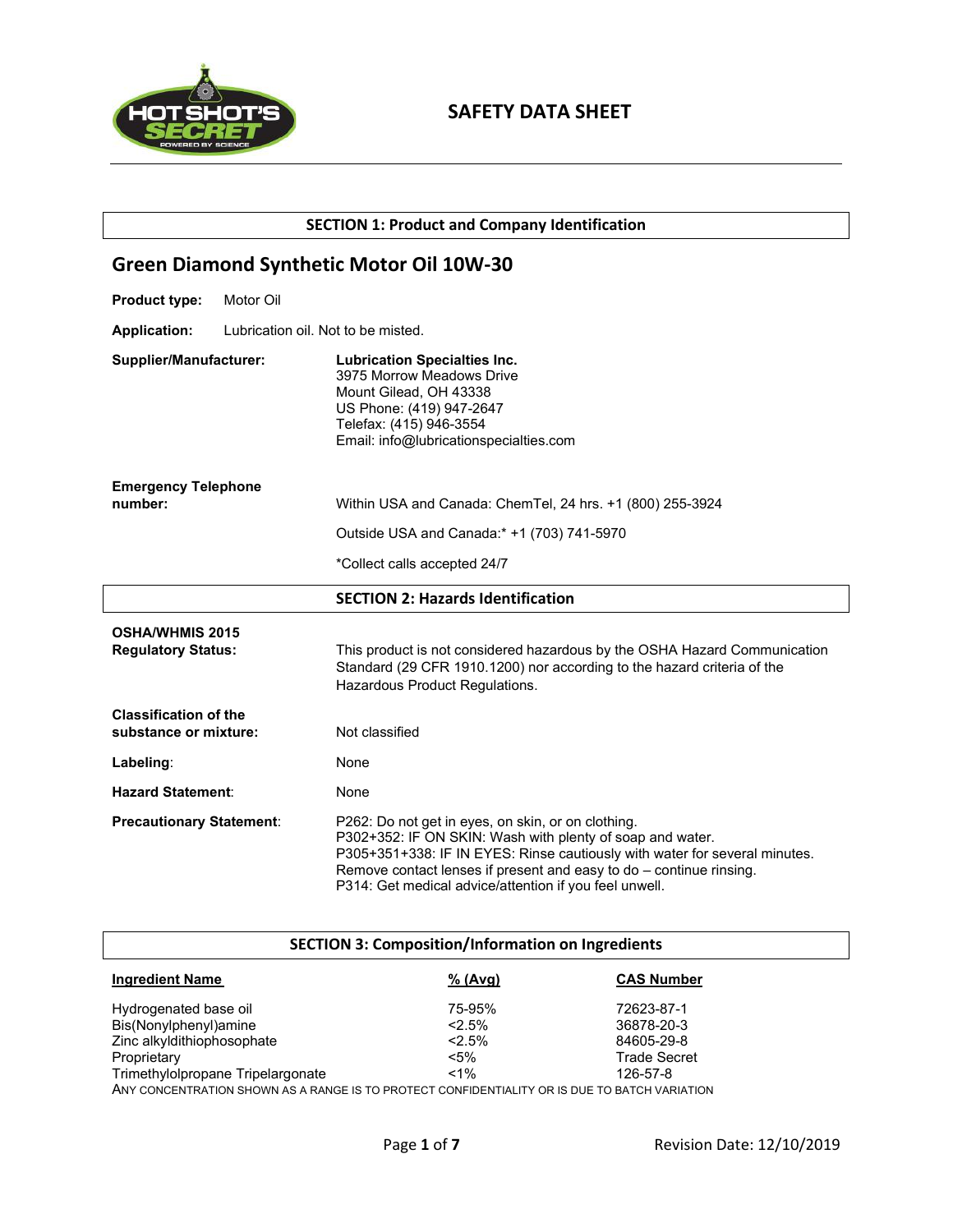| <b>SECTION 4: First Aid Measures</b>                             |                                                                                                                                                                                    |  |  |  |
|------------------------------------------------------------------|------------------------------------------------------------------------------------------------------------------------------------------------------------------------------------|--|--|--|
| Eyes:                                                            | Immediately flush with gentle but large stream of water for 15 min, lifting upper and lower<br>eyelids occasionally. Get medical attention if irritation develops.                 |  |  |  |
| Skin:                                                            | Wash affected area with soap and water. If itching or redness develops, seek medical<br>attention. Contaminated clothing should be removed immediately and washed before<br>reuse. |  |  |  |
| Inhalation:                                                      | Move the person to fresh air. If breathing becomes difficult, contact a physician.                                                                                                 |  |  |  |
| Ingestion:                                                       | Do not induce vomiting. If large amounts were swallowed, give water to rinse mouth, give<br>water to drink, and get medical attention if you feel unwell.                          |  |  |  |
| <b>Most important</b><br>symptoms/effects,<br>Acute and delayed: |                                                                                                                                                                                    |  |  |  |
| <b>General information:</b>                                      | See Section 11 for additional information on health hazards. The severity of the<br>symptoms described will vary dependent on the concentration and the length of<br>exposure.     |  |  |  |
| Inhalation:                                                      | Prolonged inhalation of high concentrations may damage respiratory system.                                                                                                         |  |  |  |
| Ingestion:                                                       | Gastrointestinal symptoms, including upset stomach. Fumes from the stomach<br>contents may be inhaled, resulting in the same symptoms as inhalation.                               |  |  |  |
| <b>Skin contact:</b>                                             | Prolonged contact may cause dryness of the skin.                                                                                                                                   |  |  |  |
| Eye contact:                                                     | May cause temporary eye irritation.                                                                                                                                                |  |  |  |

| <b>SECTION 5: Firefighting Measures</b>         |                                                                                                                                                                                                                                     |                                                                                                                                               |  |
|-------------------------------------------------|-------------------------------------------------------------------------------------------------------------------------------------------------------------------------------------------------------------------------------------|-----------------------------------------------------------------------------------------------------------------------------------------------|--|
| <b>Extinguishing Media:</b>                     |                                                                                                                                                                                                                                     | Water spray, dry chemical, alcohol-resistant foam, or carbon dioxide.                                                                         |  |
| Unsuitable extinguishing media:                 |                                                                                                                                                                                                                                     | Water jet.                                                                                                                                    |  |
| <b>Special Protective Equipment</b>             |                                                                                                                                                                                                                                     |                                                                                                                                               |  |
| for firefighters:                               |                                                                                                                                                                                                                                     | Self-contained breathing apparatus and protective clothing<br>when fighting any chemical fire.                                                |  |
| <b>Unusual Fire and Explosion Hazards:</b>      |                                                                                                                                                                                                                                     | In case of fire, containers may explode from internal pressure. Cool with<br>water. May emit toxic fumes of CO and CO2 under fire conditions. |  |
|                                                 |                                                                                                                                                                                                                                     | <b>SECTION 6: Accidental Release Measures</b>                                                                                                 |  |
| <b>Personal Precautions:</b>                    | Avoid contact with skin and eyes. Product is slippery. Avoid falls. Avoid breathing<br>vapors or mists. Keep people away from and upwind of spill/leak. Ensure<br>adequate ventilation, especially in confined areas                |                                                                                                                                               |  |
| <b>Environmental precautions:</b>               | P273: Avoid release to the environment<br>Limit leakage with earth or sand. Do not discharge into the drains/surface<br>water/groundwater. Dispose of absorbed material in accordance with local, state<br>and federal regulations. |                                                                                                                                               |  |
| Methods for containment/<br><b>Cleaning up:</b> | Take up with absorbent material (e.g. vermiculite, general purpose binder).<br>Dispose of absorbed material in accordance with local, state, and federal<br>regulations.                                                            |                                                                                                                                               |  |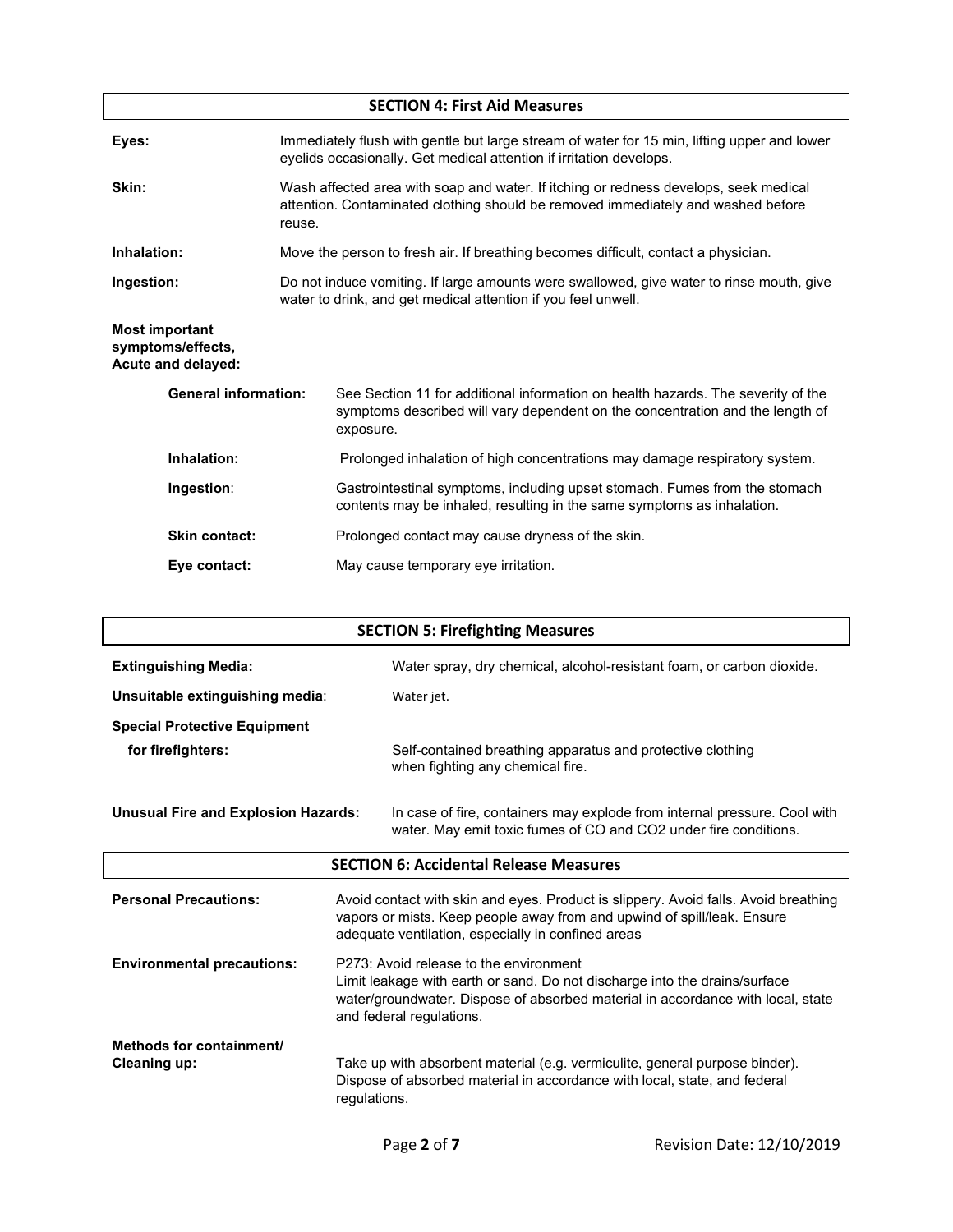| <b>SECTION 7: Handling and Storage</b>                         |                                                                                                                                                                                                      |  |  |
|----------------------------------------------------------------|------------------------------------------------------------------------------------------------------------------------------------------------------------------------------------------------------|--|--|
| Handling:                                                      | P261: Avoid breathing mists of product<br>P262: Do not get in eyes, on skin, or on clothing<br>P264: Wash thoroughly after handling<br>P280: Wear protective gloves/eye protection                   |  |  |
| Storage:                                                       | P402+404: Store in a dry place. Store in a closed container<br>P403+233: Store in a well-ventilated place. Keep container tightly closed Protect<br>from moisture. Do not store together with acids. |  |  |
|                                                                | Keep out of direct sunlight                                                                                                                                                                          |  |  |
| <b>General Hygiene Practices:</b>                              | Eating drinking and smoking should be prohibited in areas where this<br>material is handled, stored and processed                                                                                    |  |  |
| <b>Special Packaging Requirements:</b>                         | None                                                                                                                                                                                                 |  |  |
| Incompatible Materials or<br><b>Fire/Explosion Protection:</b> | Strong oxidizers, strong acids.                                                                                                                                                                      |  |  |

|  |  |  |  | <b>SECTION 8: Exposure Controls/Personal Protection</b> |
|--|--|--|--|---------------------------------------------------------|
|--|--|--|--|---------------------------------------------------------|

| Occupational exposure limits:        | Under conditions which may generate mists, the following exposure<br>limits are recommended: ACGIH TLV TWA: 5 mg/m <sup>3</sup> ; STEL 10 mg/m <sup>3</sup> |  |  |
|--------------------------------------|-------------------------------------------------------------------------------------------------------------------------------------------------------------|--|--|
| <b>Personal Protective Equipment</b> |                                                                                                                                                             |  |  |
| Hande <sup>.</sup>                   | l lea imnarvious alovas.                                                                                                                                    |  |  |

|                                            | Hands:                         | Use impervious gloves.                                                                                                                                       |  |  |
|--------------------------------------------|--------------------------------|--------------------------------------------------------------------------------------------------------------------------------------------------------------|--|--|
| Eyes:                                      |                                | Wear safety glasses with side shields.                                                                                                                       |  |  |
|                                            | Skin:                          | Wear protective clothing.                                                                                                                                    |  |  |
| <b>Respiratory:</b>                        |                                | Respiratory protection is recommended if ventilation is limited.                                                                                             |  |  |
| Controls:                                  | <b>Appropriate Engineering</b> | Good ventilation sufficient to control worker exposure to airborne contaminants                                                                              |  |  |
| <b>Environmental exposure</b><br>Controls: |                                | Emissions from ventilation or work process equipment should be checked to<br>ensure they comply with he requirements of environmental protection legislation |  |  |
|                                            | <b>Other measures:</b>         | Have access to an eye wash station                                                                                                                           |  |  |

# **SECTION 9: Physical and Chemical Properties**

| <b>Appearance</b>                |                                       |
|----------------------------------|---------------------------------------|
| <b>Physical State:</b><br>Color: | Liguid<br><b>Brown</b>                |
| Odor:                            | Mild hydrocarbon                      |
| Odor threshold:                  | Not available                         |
| pH:                              | Not available                         |
| <b>Melting point:</b>            | Not available                         |
| <b>Boiling point:</b>            | Not available                         |
| Flash point:                     | $>430^{\circ}$ F (221.1 $^{\circ}$ C) |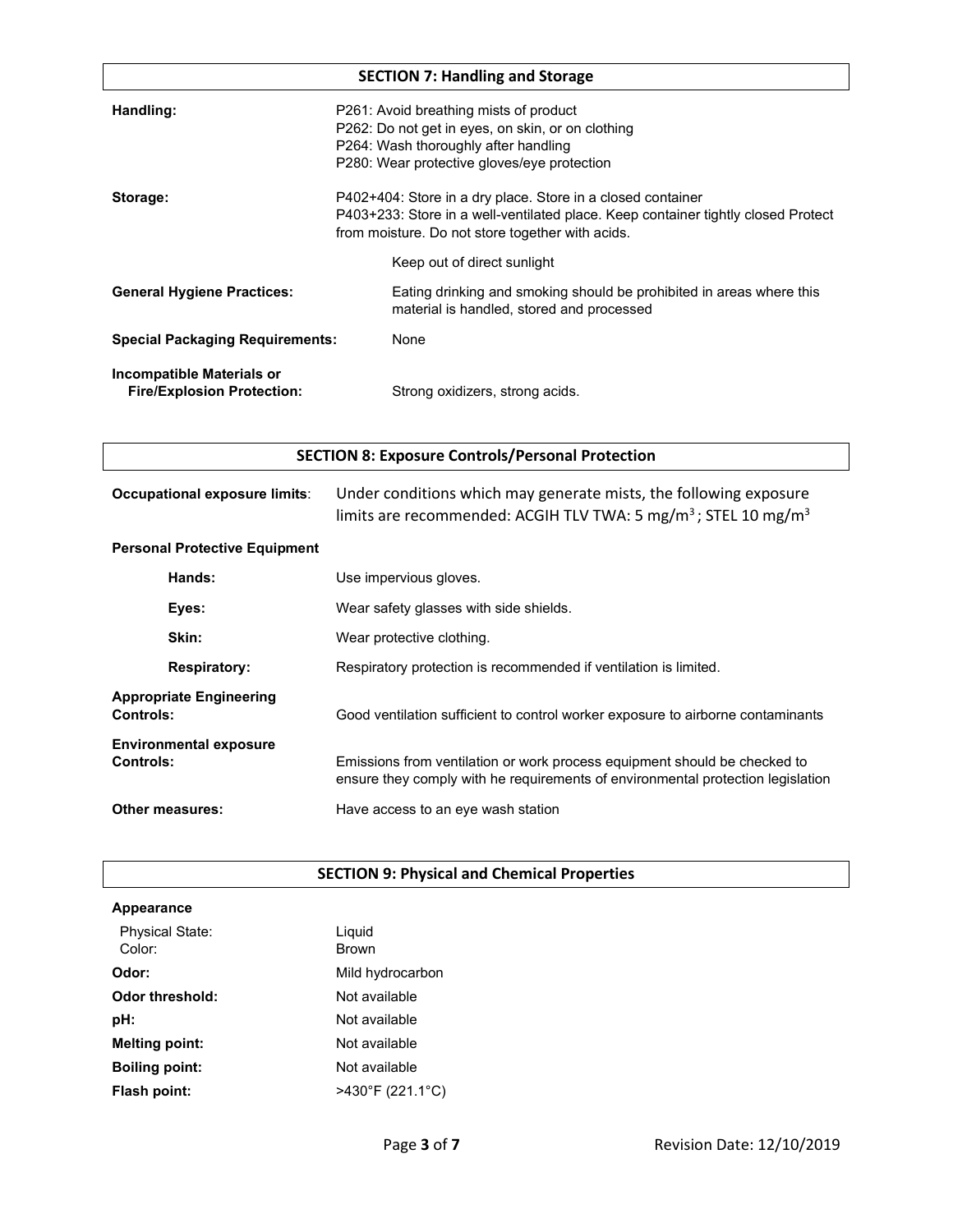| <b>Evaporation rate:</b>                           | Not available   |                  |
|----------------------------------------------------|-----------------|------------------|
| Flammability (solid, gas):                         | Not available   |                  |
| Lower and upper explosive<br>(flammable) limits:   | Not available   |                  |
| Vapor pressure:                                    | Not available   |                  |
| Vapor density:                                     | Not available   |                  |
| <b>Relative density:</b>                           | .857            |                  |
| Solubility:                                        | Not available   |                  |
| <b>Partition coefficient: n-</b><br>Octanol/water: | Not available   |                  |
| <b>Auto-ignition temperature:</b>                  | Not available   |                  |
| <b>Decomposition temperature:</b>                  | Not available   |                  |
| <b>Viscosity</b>                                   | 79.1 cSt @ 40 C | 11.8 cSt @ 100 C |
|                                                    |                 |                  |
| <b>Volatility:</b>                                 | Not available   |                  |
| VOC (w/w):                                         | Not available   |                  |

# **SECTION 10: Stability and reactivity**

| <b>Reactivity:</b>                                 | No specific test data available                                        |  |  |  |
|----------------------------------------------------|------------------------------------------------------------------------|--|--|--|
| <b>Chemical Stability:</b>                         | Product is stable under ordinary conditions of use and storage.        |  |  |  |
| <b>Hazardous Polymerization:</b>                   | Will not occur.                                                        |  |  |  |
| <b>Conditions to Avoid:</b>                        | Exposure to moist air or water, extreme heat, sources of ignition.     |  |  |  |
| Incompatible Materials:                            | Strong oxidizers, strong acids.                                        |  |  |  |
| <b>Hazardous Decomposition</b><br><b>Products:</b> | Extremely high temperatures and thermal decomposition may produce COx. |  |  |  |

# **SECTION 11: Toxicological Information**

**Likely Routes of Exposure:** Dermal, eye, inhalation, ingestion

### **Acute Toxicity**

| Ingredient                                | Result                                      | <b>Species</b>       | Dose                                        | Comments                                                               |
|-------------------------------------------|---------------------------------------------|----------------------|---------------------------------------------|------------------------------------------------------------------------|
| Hydrogenated<br>Base Oil                  | LD50 Oral<br>LD50 Dermal                    | Rat<br>Rabbit        | >5000mg/kg<br>>5000mg/kg                    | -                                                                      |
|                                           | LD50 Inhalation                             | Rat                  | $5.53$ mg/l                                 | 4hrs                                                                   |
| Trimethylol-<br>propane<br>Tripelargonate | LD50 Oral                                   | Rat                  | >2000 mg/kg                                 |                                                                        |
| Proprietary                               | LD50 Oral<br>LD50 Dermal                    | Rat<br>Rat           | >2000 mg/kg<br>>2000 mg/kg                  | -                                                                      |
| Proprietary                               | LD50 Oral<br>LD50 Dermal<br>LD50 Inhalation | Rat<br>Rabbit<br>Rat | >5000 mg/kg<br>>5000 mg/kg<br>2.18 mg/L/4hr | $\overline{\phantom{a}}$<br>$\blacksquare$<br>$\overline{\phantom{0}}$ |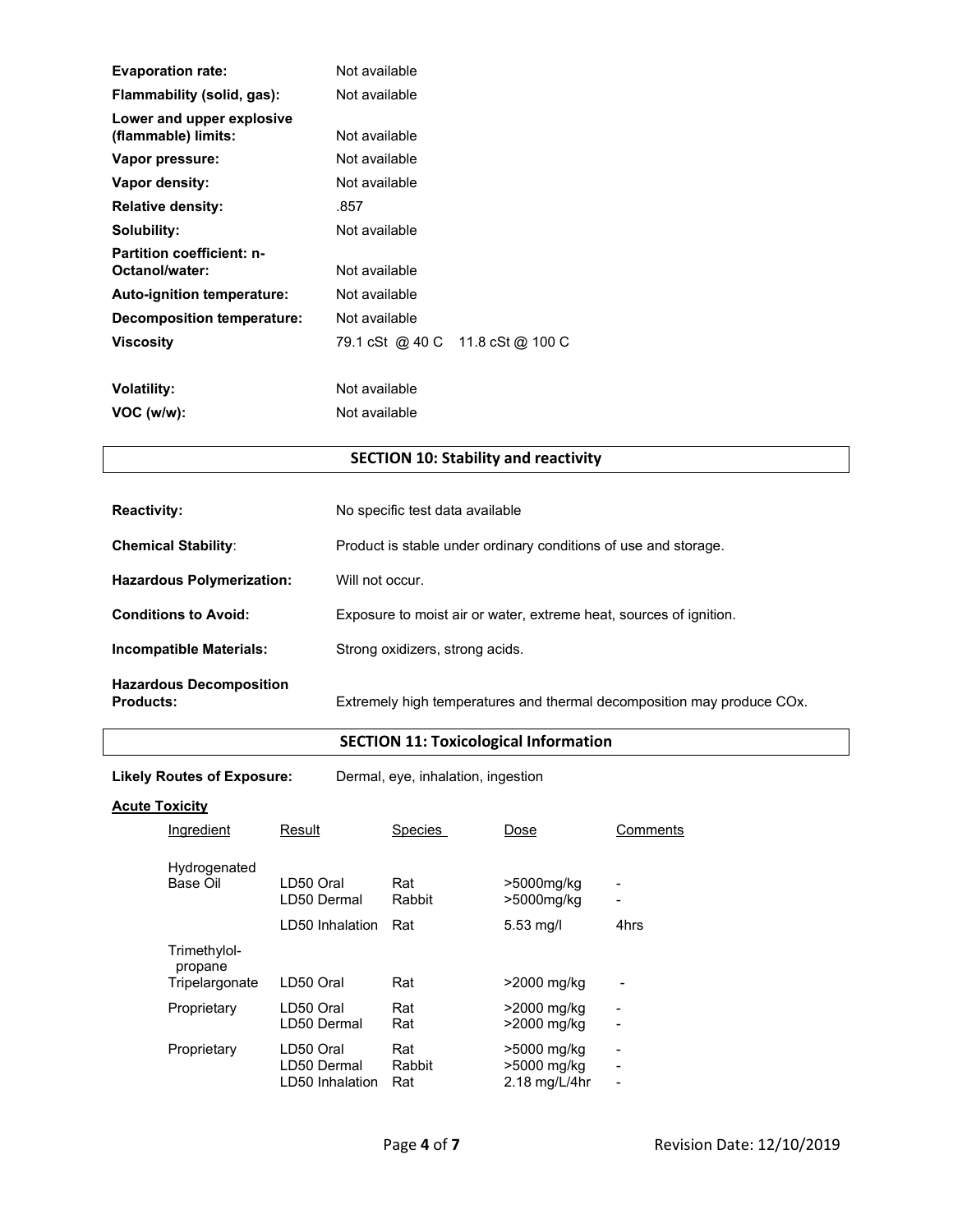| Irritation/Corrosion:                  | No data available                                                             |                                                                                       |           |  |
|----------------------------------------|-------------------------------------------------------------------------------|---------------------------------------------------------------------------------------|-----------|--|
| Sensitization:                         | No data available                                                             |                                                                                       |           |  |
| Carcinogenicity:                       | No data available                                                             |                                                                                       |           |  |
| <b>Specific organ toxicity</b>         |                                                                               |                                                                                       |           |  |
| Single exposure:                       | No data available                                                             |                                                                                       |           |  |
| Repeated exposure:                     | No data available                                                             |                                                                                       |           |  |
| <b>Aspiration hazard:</b>              | Aspiration hazard if swallowed                                                |                                                                                       |           |  |
| <b>Potential Acute Health Effects:</b> | Symptoms related to the physical, chemical and toxicological characteristics: | No known significant effects or critical hazards.                                     |           |  |
|                                        | No known significant effects or critical hazards.                             |                                                                                       |           |  |
|                                        |                                                                               | Delayed Immediate effects and also chronic effects from short and long term exposure: |           |  |
|                                        | No known significant effects or critical hazards.                             |                                                                                       |           |  |
|                                        | Numerical measures of toxicity: No data available.                            |                                                                                       |           |  |
|                                        |                                                                               | <b>SECTION 12: Ecological Information</b>                                             |           |  |
| Toxicity:                              |                                                                               |                                                                                       |           |  |
| Ingredient:                            | Result:                                                                       | Species:                                                                              | Exposure: |  |
| Hydrogenated Base Oil                  | LL50 >100 mg/L Fresh Water                                                    | Pimephales promelas                                                                   |           |  |
|                                        |                                                                               | (fathead minnow)                                                                      | 96 hrs    |  |
|                                        | EL50 >10000 mg/L                                                              | Daphnia magna                                                                         | 48 hrs    |  |
|                                        | NOEL >100mg/L                                                                 | Algae (Pseudokirchneriella                                                            |           |  |
|                                        |                                                                               | Subcapitata)                                                                          | 72hrs     |  |
|                                        |                                                                               |                                                                                       |           |  |

Proprietary LC50 4.4 mg/L<br>EC50 0.8 mg/L Fish (fathead minnow) 96 hr<br>48 hr EC50 0.8 mg/L<br>ErC50 7.6 mg<br>**Algae** (*Pseudoki* 

Water- Degradation 31%: 28 days.

Inherently biodegradable.

**SECTION 13: Disposal Considerations**

**Disposal methods:** Disposal of this product should comply with the requirements of environmental protection

**SECTION 14: Transportation Information**

and waste disposal legislation and any regional local authority. Waste should not be disposed of untreated into the sewer. Empty containers may retain some product

**Persistence and** 

**Bioaccumulative** 

degradability: Hydrogenated base oil:

**Other adverse effects:** No known significant effects or critical hazards

residues.

**potential:** No data available **Mobility in Soil:** No data available ErC50 7.6 mg Algae *(Pseudokirchnierel/a* 

*subcapitata)* 96 hr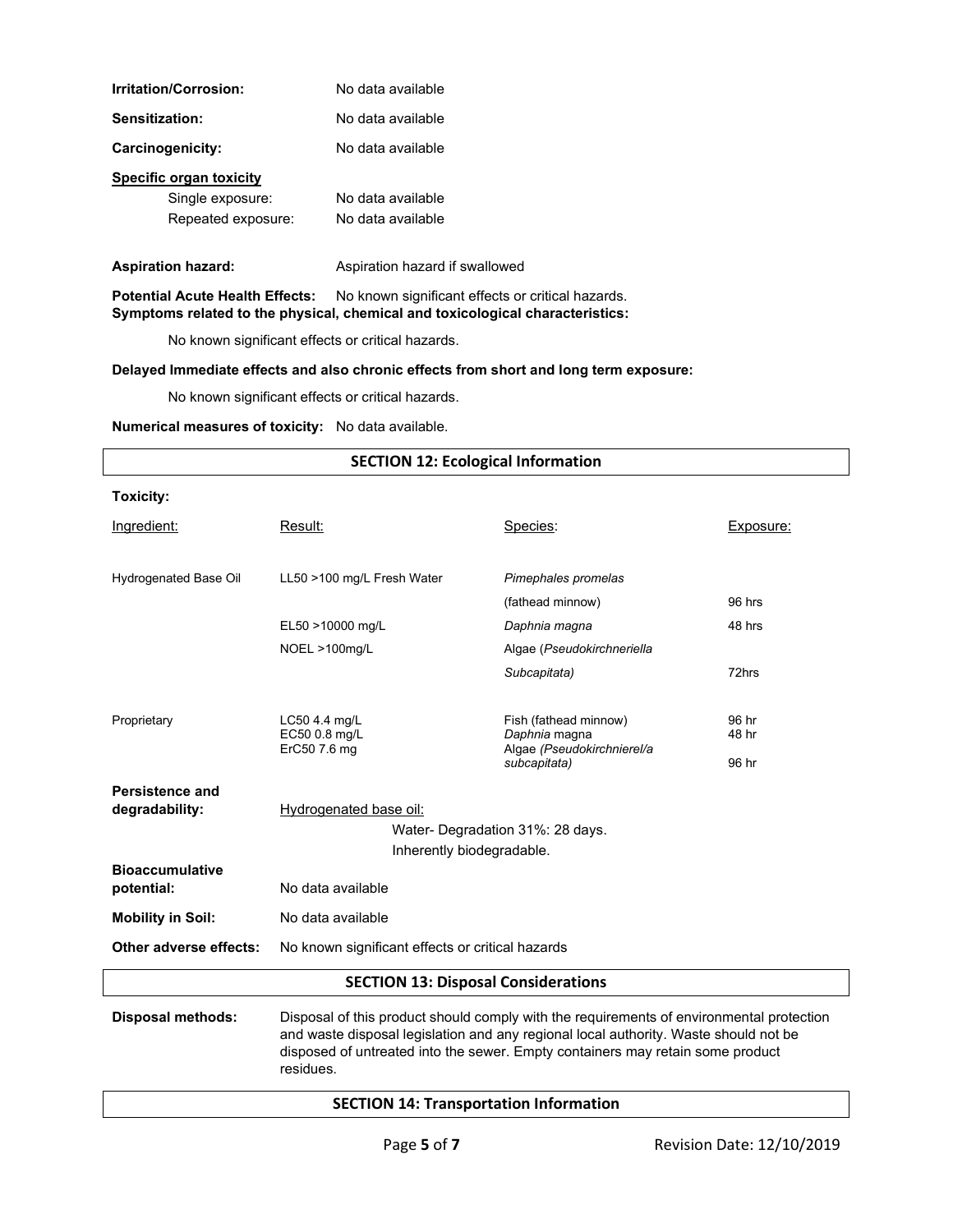#### **US DOT Regulations (Land Transport):**

| <b>Proper Shipping Name:</b> | Not regulated. |  |
|------------------------------|----------------|--|
| <b>Hazard Class:</b>         | Not regulated. |  |
| <b>UN Number:</b>            | Not regulated. |  |
| <b>Packing Group:</b>        | Not regulated. |  |
| <b>Label Required:</b>       | Not regulated. |  |
| <b>Other Information:</b>    | Not regulated. |  |

### **IATA/ICAO Regulations (Air Transport):**

| <b>Proper Shipping Name:</b> | Not regulated. |  |
|------------------------------|----------------|--|
| <b>Hazard Class:</b>         | Not regulated. |  |
| <b>UN Number:</b>            | Not regulated. |  |
| <b>Packing Group:</b>        | Not regulated. |  |
| <b>Label Required:</b>       | Not regulated. |  |
| <b>Other Information:</b>    | Not regulated. |  |

### **IMDG/IMO Regulations (Maritime Transport):**

| <b>Proper Shipping Name:</b> | Not regulated. |  |
|------------------------------|----------------|--|
| <b>Hazard Class:</b>         | Not regulated. |  |
| <b>UN Number:</b>            | Not regulated. |  |
| <b>Packing Group:</b>        | Not regulated. |  |
| <b>Label Required:</b>       | Not regulated. |  |
| Other Information:           | Not regulated. |  |
|                              |                |  |

### **SECTION 15: Regulatory Information**

#### **U.S. Federal regulations:**

United States inventory (TSCA 8b): All components listed or exempted

#### **SARA 302/304:**

None of the Ingredients are listed or exempt.

#### **SARA 311/312**

None of the ingredients are listed or exempt.

### **SARA 313:**

The following ingredients are listed or exempt:

*Zinc alkyldithiophosphate*

1.0 %

**California Prop 65:** Not listed

### **SECTION 16: Other Information**

Date of Issue: 12/10/2019